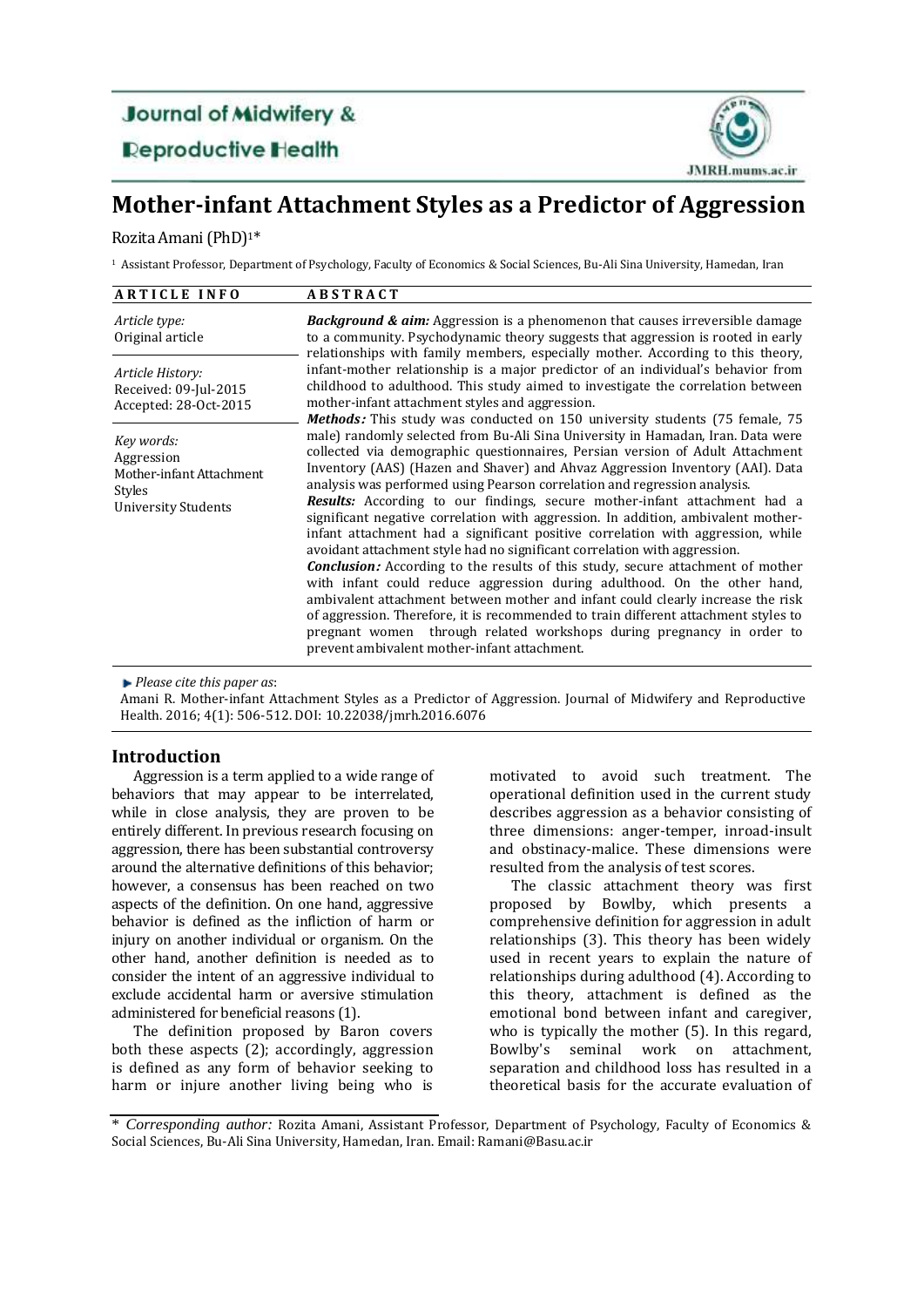adult attachment patterns (3). Furthermore, descriptions by Ainsworth, Blehar, Waters and Wall are classified into three basic attachment patterns of secure, ambivalent and avoidant, which were used to develop other measures for equivalent attachment patterns in the adult population (6).

In general, children with secure attachment tend to become visibly upset when their caregivers leave and are happy when they return. When frightened, these children seek comfort from the parent or caregiver. Contact initiated by a parent is readily accepted by securely attached children, and they cherish the presence of a parent with positive behavior (7).

Children with ambivalent attachment tend to be extremely suspicious of strangers. These children display considerable distress when separated from their parents or caregivers and may not be reassured or comforted by their return. In some cases, the child might passively reject the parent by refusing comfort or may openly exhibit aggression towards the parent or caregiver (8).

Children with avoidant attachment tend to ignore their parents and caregivers. This avoidance often becomes especially pronounced after a period of absence. These children might not reject attention from parents; however, they neither seek comfort nor contact from their caregivers. Moreover, children with avoidant attachment may show no preference between contact with their parents and a complete stranger (8).

In this regard, Bowlby emphasized the quality of mother-infant relationship since it laid the foundation for later working models and a set of internalized beliefs to form future relationships and social interactions (3). Attachment theorists have postulated that experiences from early attachments in life largely influence social cognitions in children in their social and physical perception of the world, as well as their interactions with other people during adulthood (5, 9).

Children with secure attachment are believed to form a working model that perceives oneself as valuable and the caregiver as supportive and responsive. In this style of attachment, consistent responsiveness of the caregiver to the emotional needs of the child

helps build a positive model of the world and people as safe and approachable.

On the other hand, early parent-child relationships marked by anger, hostility, mistrust and insecurity (i.e., insecure attachment) may foster an internal working model based on which future relationships seem untrustworthy as well (10). Consequently, the child is likely to have maladaptive views of self and others and may attribute the behavior of other people to negative intentions. Insecure attachment leads to unfavorable outcomes in children, including aggression, delinquency, substance abuse and emotional disturbances (11).

Several authors have attempted to expand their research on attachment to different stages of life, while the classic attachment theory has not been investigated equally at different ages. Moreover, developmental research has highlighted the pivotal role of mother-infant attachment in psychological and behavioral outcomes. According to the literature, insecure attachment styles are positively linked to indices of psychological distress, such as negative affectivity, depressive symptoms, eating pathology, dysfunctional sexual beliefs, emotional distress, anxiety and general distress symptoms (12-17). Also, insecure attachment is associated with interpersonal difficulties and greater hostility towards other people (18).

Existing body of literature is indicative of a significant correlation between the quality of parent-child attachment and outcomes such as aggression (19, 20). Few studies have evaluated the relationship between attachment styles and aggression in Iran. Findings of the current paper could be used to investigate the efficacy of attachment theory in social and cultural structure of the Iranian community and collect empirical evidence on this theory.

In the present study, we extended the attachment theory to explain the occurrence of aggression in adult relationships. To do so, adult attachment patterns and related interpersonal problems were compared and evaluated among individuals with distinctive experiences of aggression. This study mainly aimed to investigate the role of mother-infant attachment in the severity of aggression.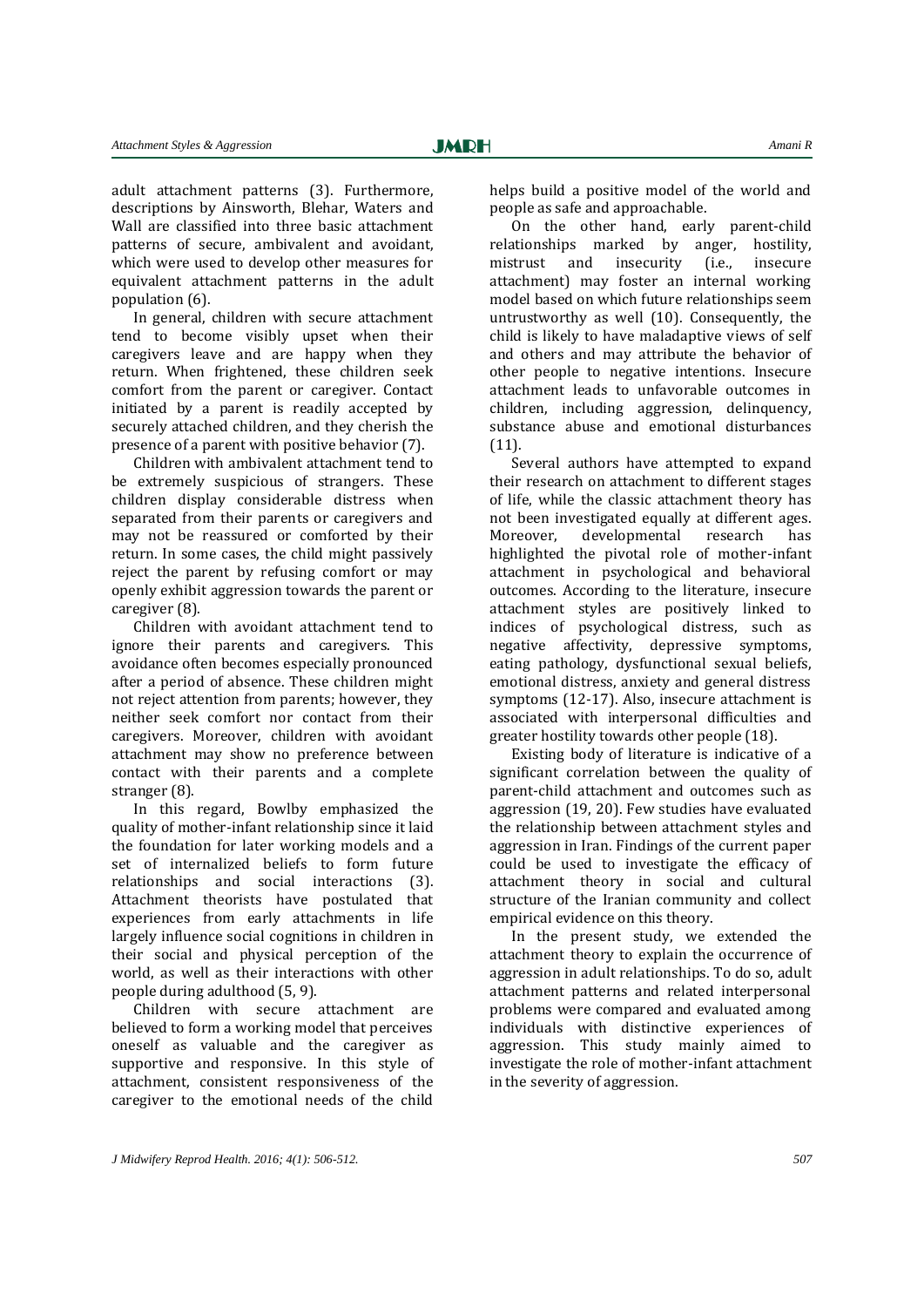## **Materials and Methods**

This descriptive correlational study was conducted on 750 master's students of Bu-Ali Sina University in Hamadan, Iran in 2013. Participants were selected by cluster random sampling, and sample size of the study was determined to be 159 students using Morgan's table. After eliminating distorted questionnaires, 150 participants remained in the study (21). Participants included 75 male students aged 23-29 years (mean: 23.3±6.6) and 75 female students aged 22-26 years (mean: 22.8±1.5). Selected students were educated during September 2012-May 2013. Out of faculties including chemistry, arts and architecture, engineering, and economics and social sciences, three were selected randomly. In addition, three classes were selected randomly from each faculty, and the students were enrolled in this study.

 Adult Attachment Styles (AAS): In this study, we used the Persian version of AAS designed by Ainsworth et al. This measure is widely used to evaluate the level of attachment based on the classification of parent-child attachment styles into three types of secure, ambivalent and avoidant (5, 6). It is noteworthy that Mayseless added another category to this definition in order to cover disorganized or disoriented types of mother-infant attachment (22). In the current study, we used the Persian translation of AAS, which has been normalized by Besharat (23). Internal consistency of secure, ambivalent and avoidant subscales of attachment was estimated at 0.74, 0.69 and 0.71 for female participants, and 0.73, 0.72 and 0.71 for male participants, respectively. Regarding the reliability of AAS, coefficient alpha was calculated to be 0.70. Moreover, test-retest correlation was estimated at 0.72 after one week, which was indicative of adequate validity (23).

 Ahvaz Aggression Inventory (AAI): AAI was first developed by Zahedi Far, Najarian and Shokrkon using factor analysis in order to evaluate aggression on single samples of college students (24). This measure is a pen and paper self-report questionnaire consisting of 30 items scored on a four-point scale (never, rarely, sometimes and always). Questionnaires had three subsets, and high scores were indicative of high levels of aggression. In their study, Zahedi Far et al. used Eysenck Personality Questionnaire, Minnesota Multiphasic Personality Inventory and BussDurkee Validity Inventory to evaluate the reliability coefficient of AAI and reported all the obtained coefficients to be significant (P<0.001) (24). Reliability coefficient of this scale is estimated at the acceptable level of 0.84.

Written informed consent was obtained from all participants, and the study protocol was officially approved by the university. Afterwards, we initiated the tests, and students were fully instructed about questionnaires and rating scales. During the study, participants were encouraged to enquire about the research project and their possible concerns. Moreover, participants were asked to select the scale which could best describe their emotions. All participants received the same instructions about completing the questionnaires. Also, objectives of the study were explained to the selected students who met the inclusion criteria and had consent to participate in the investigation.

Inclusion criteria of this study were as follows: 1) consent for participation; 2) lack of trauma or pregnancy within the past six months; 3) no history of mental disorders and use of psychiatric drugs and 4) no experience of divorce within the past year. Participants were assured of confidentiality terms, and provided data were only used for research purposes. All participants completed AAS, AAI and demographic questionnaires. Data were analyzed using Pearson correlation and regression analysis. Data analysis was performed using SPSS statistical package.

## **Results**

Mean of aggression scores and their correlation with different attachment styles are shown in Table 1.

|  | <b>Table 1.</b> Descriptive Statistics for Aggression |  |  |
|--|-------------------------------------------------------|--|--|
|  | and Attachment Styles                                 |  |  |

| Variables                | Mean±SD          |
|--------------------------|------------------|
| <b>Attachment Styles</b> |                  |
| Secure                   | $13.6 \pm 4.69$  |
| Avoidant                 | $16.83 \pm 6.32$ |
| Ambivalent               | $17.93 \pm 6.92$ |
| <b>Aggression</b>        |                  |
| Anger-Temper             | $21.9 \pm 6.8$   |
| Obstinacy-Malice         | $7.6 \pm 5.1$    |
| Inroad-Insult            | $6.6 \pm 4.7$    |
| <b>Total Aggression</b>  | $36.1 \pm 12.6$  |

*508 J Midwifery Reprod Health. 2016; 4(1): 506-512.*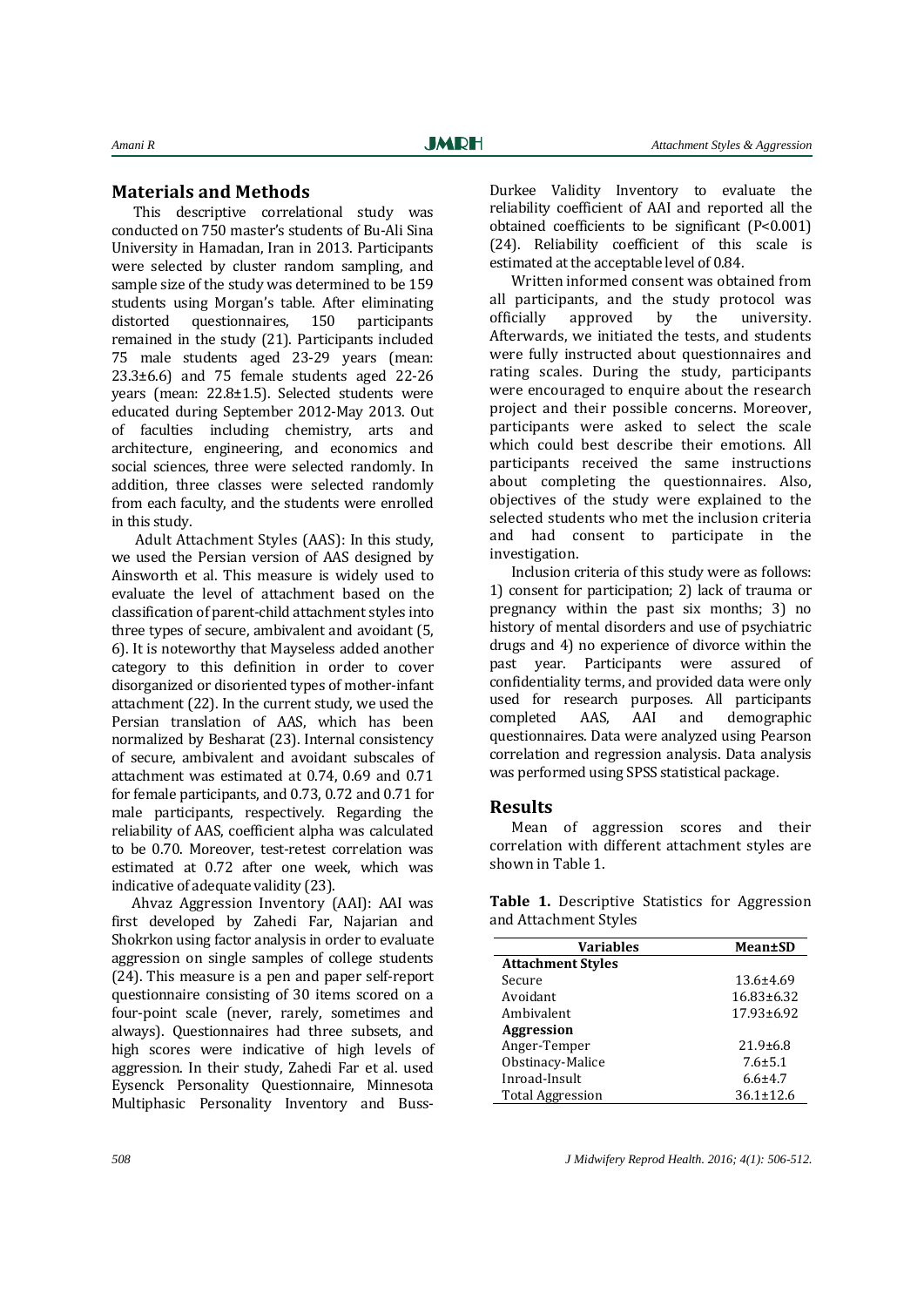|                                        |  | <b>Table 2.</b> Correlation Matrix of Attachment |  |  |  |
|----------------------------------------|--|--------------------------------------------------|--|--|--|
| <b>Styles and Aggression Variables</b> |  |                                                  |  |  |  |

|                                                         | <b>Attachment Style</b> |         |                            |  |
|---------------------------------------------------------|-------------------------|---------|----------------------------|--|
|                                                         | <b>Secure</b>           |         | <b>Avoidant Ambivalent</b> |  |
| Aggression                                              |                         |         |                            |  |
| Anger-Temper                                            | $-0.33*$                | $0.25*$ | $0.22*$                    |  |
| Inroad-Insult                                           | $-0.42*$                | 0.13    | 0.15                       |  |
| Obstinacy-Malice                                        | $-0.22*$                | $0.23*$ | $0.16*$                    |  |
| <b>Total Aggression</b>                                 | $-0.43*$                | $0.28*$ | $0.24*$                    |  |
| $*$ D $\Omega$ $\Omega$ $\Gamma$ $\Omega$ $=$ $4\Gamma$ |                         |         |                            |  |

\*P<0.05, n=15

As can be seen in Table 2, Pearson coefficients were indicative of a negative correlation between secure attachment and aggression scores (P<0.05, r=-0.43). Accordingly, secure mother-infant attachment was observed to have a significant negative correlation with all subscales of aggression.

On the other hand, avoidant attachment style had a significant positive correlation with total score of aggression  $(P<0.05, r=0.24)$ , and ambivalent mother-infant attachment had a significant positive correlation with all subscales of aggression, with the exception of inroadinsult subscale.

Results of regression analysis indicated that aggression scores were significantly different between the three attachment styles (secure, avoidant and ambivalent) ( $P < 0.05$ ,  $β = 0.29$ ). Considering R2, it was observed that attachment

styles could predict a 0.27 variance of aggression among the students  $(R^2=0.27)$ . Moreover, regression coefficients could determine the effects of different attachment styles on the level of aggression. These findings are presented in Table 3.

As can be seen in Table 3, secure attachment had a significant negative effect on aggression  $(P<0.001, \beta=-0.44)$ , so that with a one-unit increase in the standard deviation of the predicting variable (secure attachment style), standard deviation of the dependent variable (aggression) decreased by 0.44 units.

According to our findings, ambivalent attachment had a significant positive effect on aggression (P<0.001,  $β=0.29$ ), so that with a oneunit increase in the standard deviation of the predicting variable (ambivalent attachment style), standard deviation of aggression increased by 0.29 units. However, avoidant attachment style was found to have no significant effect on the overall score of aggression ( $P<0.05$ ,  $\beta=0.09$ ).

According to the information in Table 3, there is no significant correlation between sexuality and level of aggression. In other words, mean scores of aggression were not significantly different between male and female students.

| <b>Independent Variable</b> |         | <b>Standard Error</b> |                |          | P-value |
|-----------------------------|---------|-----------------------|----------------|----------|---------|
|                             | 49.641  | 4.086                 | $\blacksquare$ | 12.138   | < 0.001 |
| Secure                      | $-1.61$ | 0.23                  | $-0.44$        | $-6.615$ | < 0.001 |
| Ambivalent                  | 0.855   | 0.20                  | 0.29           | 4.164    | < 0.001 |
| Avoidant                    | 0.22    | 0.21                  | 0.09           | 1.01     | 0.31    |
| Male/Female                 | 0.19    | 0.11                  | 0.63           | 0.95     | 0.37    |

**Table 3.** Regression Coefficients of Aggression and Attachment Styles

\*Predicting variable: attachment styles (secure, avoidant and ambivalent)

\*\*Dependent variable: aggression

#### **Discussion**

The results obtained in the present study are consistent with previous findings in the literature. Accordingly, there is a negative correlation between secure attachment and aggression scores. In addition, secure attachment was observed to have a significant negative correlation with all subscales of aggression. Also, there was a significant positive correlation between avoidant attachment style and total scores of aggression, while ambivalent

attachment had a significant positive correlation with all subscales of aggression, with the exception of inroad-insult subscale.

Attachment styles could be significant predictors for aggression variance. In the present study, we used regression coefficients to determine the effect of attachment styles on the score of aggression. According to our findings, secure attachment has a significant negative effect on the level of aggression, whereas ambivalent attachment has a significant positive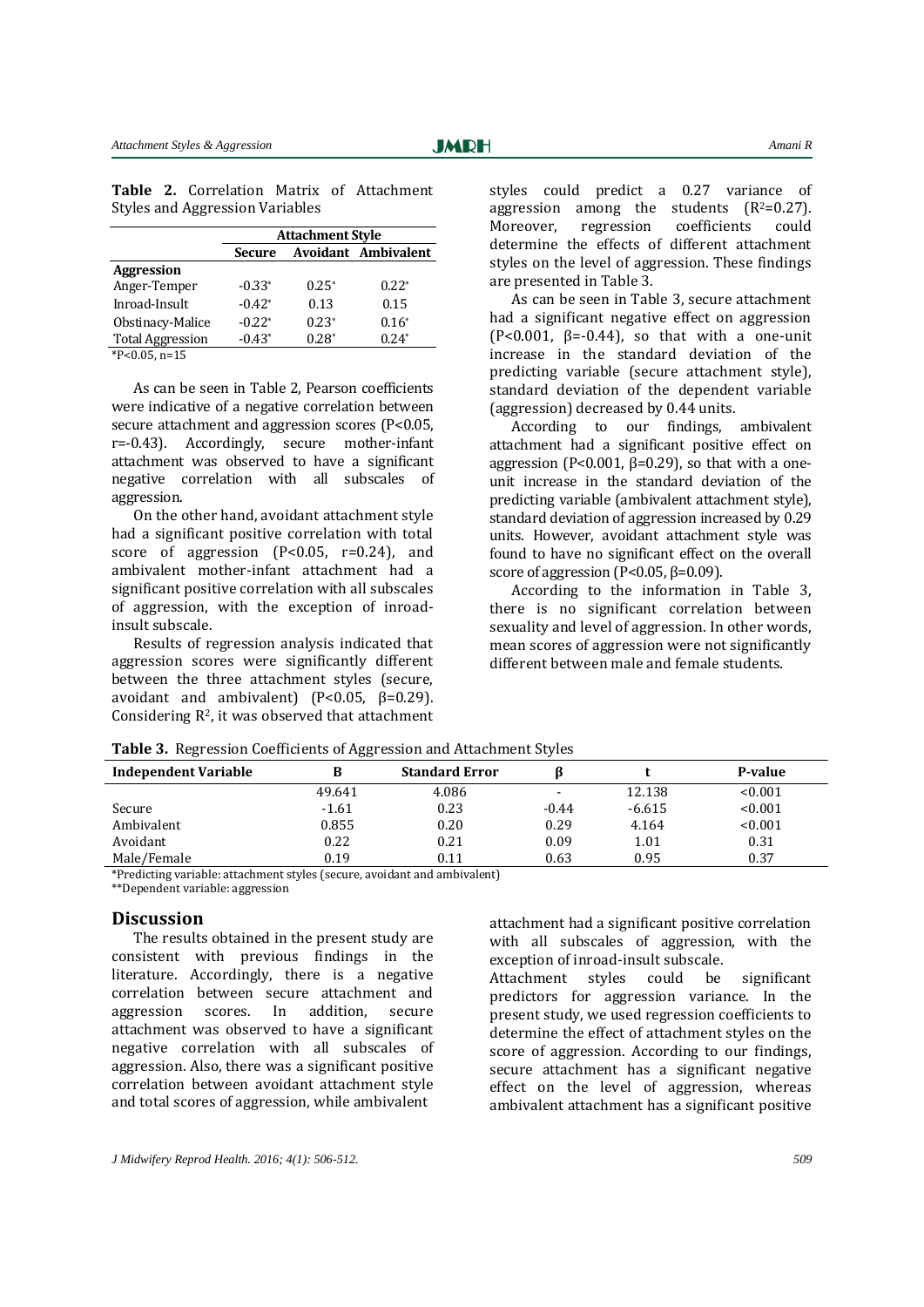effect on aggression. However, avoidant attachment style has no significant effect on the total score of aggression. These findings are in line with the results obtained by previous studies.

In one study, Talebi and Verma stated that secure attachment has a significant negative correlation with aggression in Iranian and Indian women and men (25). In another research, Diamond and Hicks observed that anxious attachment was associated with higher level of self-reported anger, as well as lower vagal tone, during and after different tasks. Therefore, they concluded that intense anger could be rather difficult to subdue (26).

In another study in this regard, Mikulincer and Shaver claimed that increased sense of secure attachment could effectively reduce actual aggression among individuals of contending or warring social groups (27). In their research, Phaik Ooi, Ang, Fung, Wong and Cai reported that high-quality parent-child attachment was associated with lower levels of parent-rated aggression and social distress, as well as higher self-esteem (28).

To interpret these findings, Bowlby argues that infants are born with a repertoire of behaviors (i.e., attachment behaviors), which are aimed at seeking and maintaining proximity to supportive others (i.e., attachment figures) (5). In his viewpoint, proximity seeking is an inborn affect-regulation device, also known as a primary attachment strategy, designed to protect an individual against physical and psychological threats and alleviate distress.

On the other hand, Bowlby declares that success in affect-regulation functions could result in a sense of secure attachment in individuals; in other words, the individual would be able to perceive the world as a safe place in which one can rely on other people for protection, and therefore, confidently explore the environment and interact with others (5). Furthermore, Bowlby believes that proximityseeking behaviors are part of an adaptive behavioral system, which is referred to as the attachment behavioral system (29). This system has emerged over the course of evolution to increase the chance of survival for humans who are born with immature capacities for locomotion, feeding and self-defense. Since

infants require a long period of care and protection, they are born with a repertoire of behaviors in order to maintain proximity to others who are able to regulate their distress. Although the attachment system is in the most critical state during early years of life, Bowlby considered this system as the entire life span of an individual actively manifested in their thoughts and behaviors related to seeking support (5).

Therefore, positive expectations about the availability of others, as well as positive views towards oneself as competent and valued, are formed, and major affect-regulation strategies are organized around these positive beliefs. By contrast, if significant others are unavailable or unresponsive to the needs and expectations of the individual, proximity seeking fails to relieve distress, and no sense of secure attachment could be attained. As a result, negative representations of self and others are shaped (e.g., worries about other people's good will and doubts about self-worth), and strategies of affect regulation, other than proximity seeking, are developed in an individual.

According to the theory proposed by Bowlby, attachment insecurities are significant risk factors that could reduce resilience in times of stress and ignite emotional issues and poor adjustment in individuals (5). Correspondingly, anxious or ambivalent attachment intensifies distress, as well as an uncontrollable stream of negative memories, thoughts and emotions, which interfere with cognitive organization of the individual and in some cases, precipitate serious psychopathology (30).

Although avoidant individuals maintain a defensive facade of security and imperturbability, they are likely to ignore, misinterpret or misunderstand their own emotions and have difficulty dealing with prolonged, demanding stressors that require active problem confrontation and exploration of external sources of support (30). Although these individuals are able to suppress or ignore distress consciously, their distress could still be indirectly manifested through somatic symptoms, sleep disorders and other physical problems. Moreover, avoidant individuals may transform unresolved distress into feelings of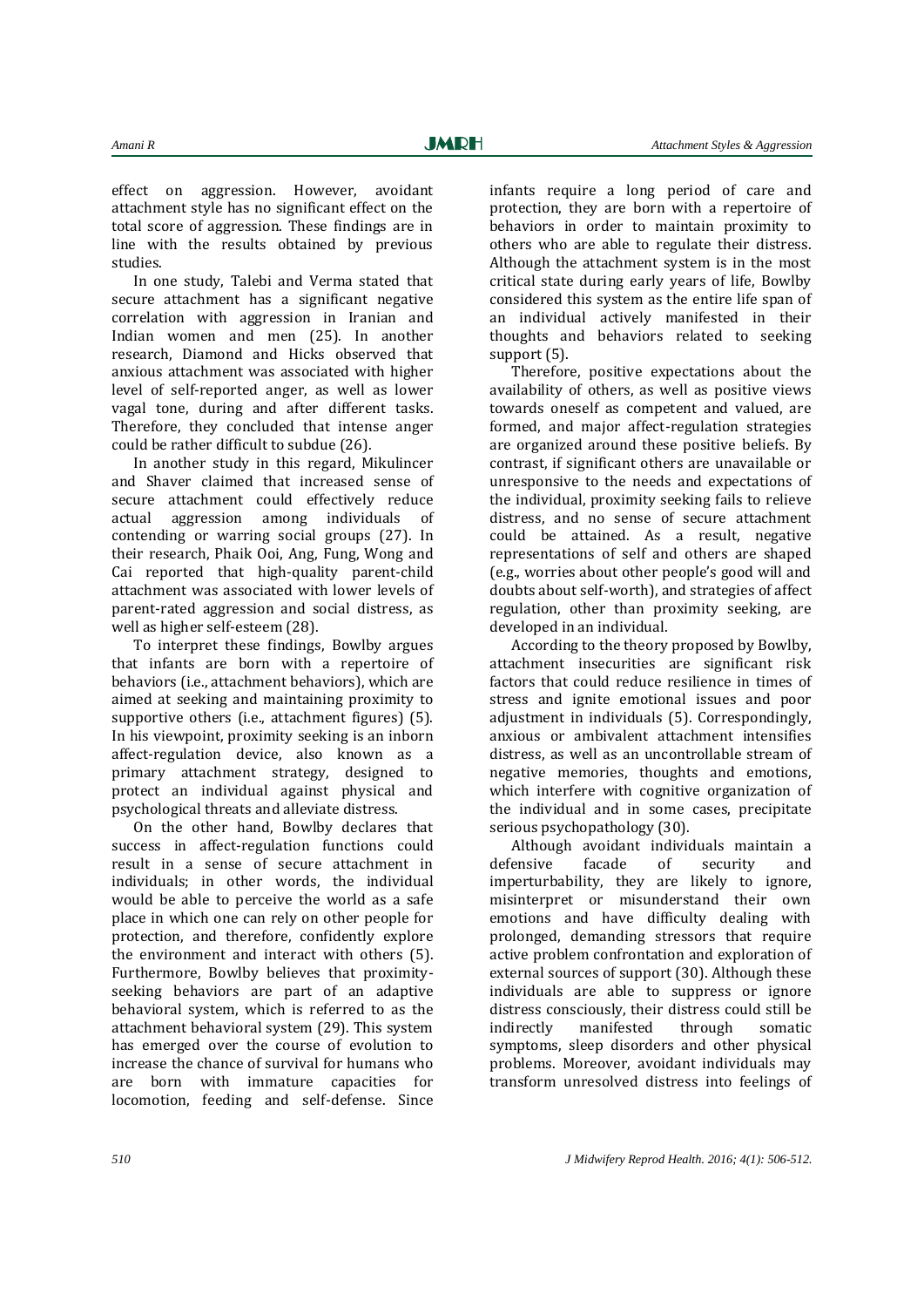hostility, loneliness and estrangement from others (31).

In the viewpoint of Bowlby, perceived unavailability or inconsistent availability of the attachment figure during early childhood becomes the basis for the inner working model, which lays the foundation for relative stabilization of future characteristic in an individual (5). In other words, if the early attachment figure of an individual is often unavailable or unpredictable in their availability, chronic fear of abandonment may become part of the working model, which may be manifested in future relationships during adulthood.

In summary, early disruption of attachment activates the attachment behavioral system, a systemic alarm reaction assuaged only by contact with attachment figures. Later in life, failure to reduce attachment-related issues and find a "safe haven" in times of external threat could produce a spiraling arousal reaction that lowers impulse control and increases the likelihood of aggression (32).

One of the limitations of the current study was collecting data through self-assessment. In addition, our study population consisted of university students only, which restricted the generalization of our findings.

#### **Conclusion**

According to the results of this study, level of aggression was comparatively lower in secure individuals, whereas it was extremely higher in individuals with ambivalent attachment. Owing to the fact that aggression could be predicted based on the style of mother-infant attachment, the importance of early relationship between mother and infant is highlighted. Therefore, it is recommended that appropriate longitudinal studies be conducted in this regard. Furthermore, pregnant women need to be informed about the effects of different attachment styles on the psychological characteristics of children during adulthood. In the process, new data will be added to the main body of literature, and practical training could be performed as to promote the mental health of community.

#### **Acknowledgments**

Hereby, we extend our gratitude to the

officials, staff and students of Bu-Ali Sina University of Hamadan for their cooperation in this study. We would also like to thank Mr. Mohammad Reza Majzoobi for assisting us in this research project.

#### **Conflicts of Interest**

The authors declare no conflicts of interest.

#### **References**

- 1. Turner LA, Langhinrichsen-Rohling J. Attachment, relationship beliefs, and partner-specific assertiveness and psychological aggression among college students. Partner Abuse. 2011; 4(2):387-403.
- 2. Baron RA, Richardson DR. Human aggression. New York: Plenum; 1977.
- 3. Bowlby J. Attachment and loss: separation, anxiety and anger. 2th ed. New York: Basic Books; 1973.
- 4. Hazan C, Shaver P. Romantic love conceptualized as an attachment process. Journal of Personality and Social Psychology. 1987; 52(3):511-524.
- 5. Bowlby J. A secure base: Parent-child attachment and healthy human development. New York: Basic Books; 2008.
- 6. Ainsworth MDS, Blehar MC, Waters E, Wall S. Patterns of attachment: A psychological study of the strange situation. Hillsdale: Lawrence Erlbaum Associates; 1978.
- 7. McCarthy G. Attachment style and adult love relationships and friendships: A study of a group of women at risk of experiencing relationship difficulties. Psychology and Psycotherapy. 1999; 72(3):305-321.
- 8. Feeney JA, Noller P, Patty J. Adolescents' interactions with the opposite sex: Influence of attachment style and gender. Journal of Adolescence. 1993; 16(2):169–186.
- 9. Ainsworth MS. Attachments beyond infancy. American Psychologist. 1989; 44(4):709–716.
- 10. McFadyen-Ketchum SA, Bates JE, Dodge KA, Pettit GS. Patterns of change in early childhood aggressive-disruptive behavior: Gender differences in predictions from early coercive and affectionate mother-child interactions. Child Development. 1996; 67(5):2417-2433.
- 11. Greenberg MT, Speltz ML, DeKlyen M. The role of attachment in the early development of disruptive behavior problems. Development and Psychopathology. 1993; 5(1-2):191-213.
- 12. Besser A, Luyten P, Mayes LC. Adult attachment and distress: the mediating role of humor styles. Individual Differences Research. 2012; 10(3):153- 164.
- 13. Liao KY, Wei M. Insecure attachment and depressive symptoms: Forgiveness of self and